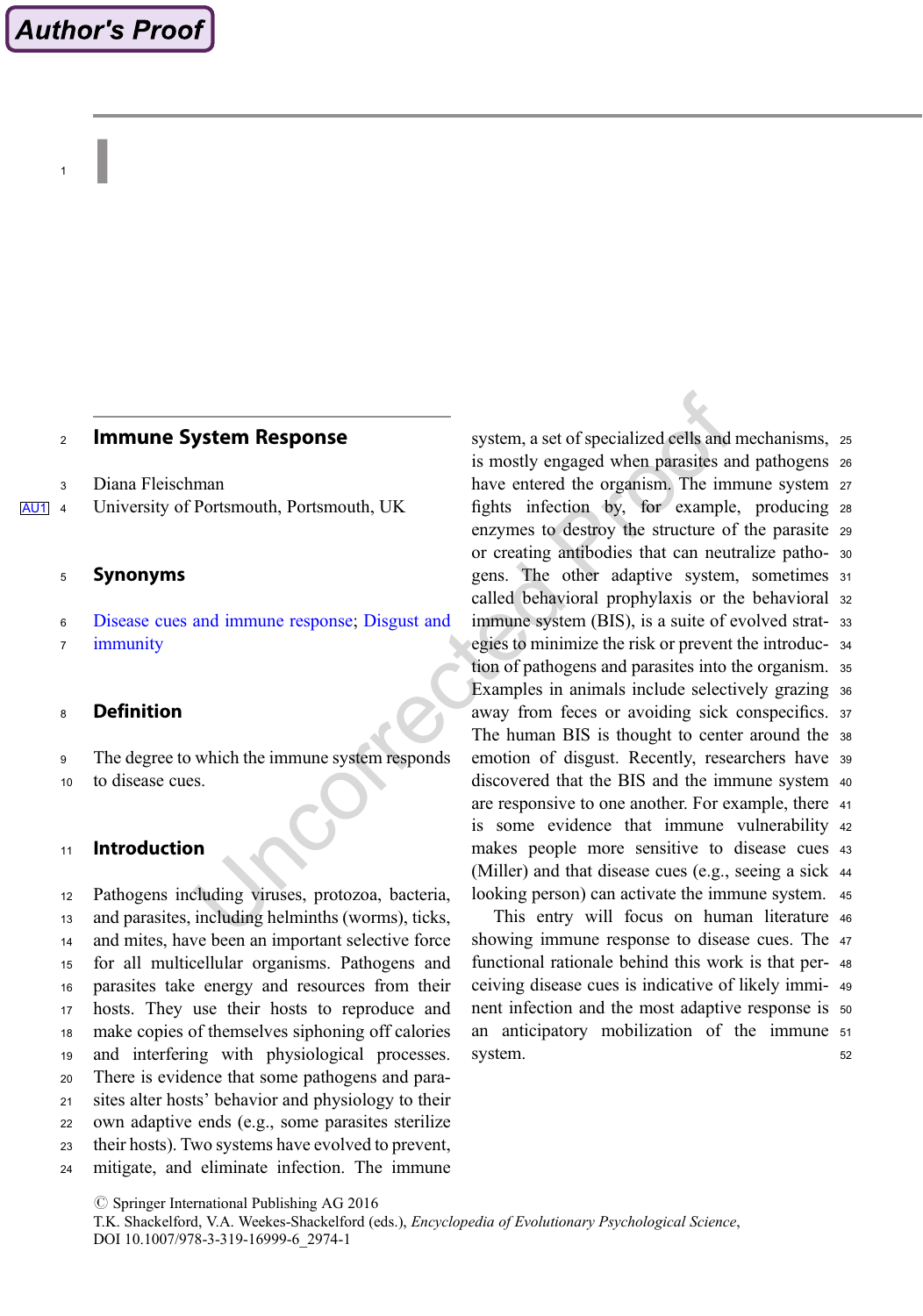**Author's Proof** 

# <sup>53</sup> Measure of Immune Activation:

<sup>54</sup> Cytokines, Antibodies, Proteins,

<sup>55</sup> and Body Temperature

 Immune response in psychological studies is mea- sured both in blood and in saliva. Blood is often considered a better and more direct method. How- ever, salivary markers are easier to collect. Because the mouth is one of the main entryways for pathogens, we might expect immune defenses to be mobilized preferentially in the mouth (Stevenson et al. 2011). A few kinds of immune marker are measured in these studies. Cytokines are proteins that act as messengers for the rest of the immune system and can activate other cells (Delves et al. 2011, p. 6). In particular, these kinds of studies are interested in inflammatory cyto- kines, messengers that recruit cells to sites of infection. However, it's important to remember that cytokines do not have a unitary function and many cytokines have both anti-inflammatory and pro-inflammatory properties. Immunoglobulins AU2 74 are antibody molecules that usually bind to path- ogens neutralizing them or tagging them as "for- eign" for other cells to clean up (Delves et al. 2011, p. 36). Immunoglobulins have classes based on their variable molecular structure. Most of these studies focus on what are commonly termed "innate immune" markers; these aspects of immunity are the first line of defense against pathogens because they distinguish the body's own cells from foreign and infected cells without previous exposure to the pathogen.

 One study (Stevenson et al. 2012) also looked at body temperature. Body temperature may be increased to (1) make the body less hospitable to pathogens that are adapted to live in a certain temperature range and (2) increase metabolism and thus hasten the production of antibodies and other immune components (Kluger et al. 1996).

## 92 Thermal and Immune Response 93 **to Disease Cues**

<sup>94</sup> Five studies have investigated how exposure to <sup>95</sup> disease cues or disgust activates aspects of the <sup>96</sup> immune system. Schaller et al. (2010) conducted

the first study, randomly assigning 28 participants <sup>97</sup> (both men and women) to either watch a neutral <sup>98</sup> slideshow and then a gun slideshow (fear condi- <sup>99</sup> tion) or a neutral slideshow and then a disease <sup>100</sup> slideshow (disgust/disease condition). Partici- <sup>101</sup> pants came in on separate days and had blood <sup>102</sup> drawn before and after the neutral slideshow and <sup>103</sup> the experimental slideshow. The blood samples <sup>104</sup> were incubated with a compound that the immune <sup>105</sup> system perceives as a bacterial infection and then 106 were measured for inflammatory cytokine <sup>107</sup> interleukin-6 (IL-6). Participants in the disease <sup>108</sup> condition showed greater increase in blood IL-6 <sup>109</sup> response (23.6%) than participants in the fear <sup>110</sup> condition  $(6.6\%)$ . 111

Stevenson et al. (2011) examined salivary 112 immune response disgust. Stevenson <sup>113</sup> et al. (2011) randomly assigned 92 male partici- <sup>114</sup> pants under 30 years of age to a disgust condition, <sup>115</sup> a negative affect control condition or a neutral <sup>116</sup> control condition. They measured antibody sali- <sup>117</sup> vary immunoglobulin A (IgA) and inflammatory <sup>118</sup>  $cy$ tokine TNF-alpha (TNF- $\alpha$ ). 119

They found a decrease in IgA and an increase <sup>120</sup> in TNF- $\alpha$  in the disgust relative to control condi- 121 tions. Disgust stimulates increased salivation, <sup>122</sup> possibly to protect the tooth enamel from intesti- <sup>123</sup> nal acids. The authors surmise that this is why <sup>124</sup> there was a decrease in the concentration of IgA.

Stevenson et al. (2012) conducted another 126 study on 74 male participants randomly assigned <sup>127</sup> to look at disgusting food, pleasant food, <sup>128</sup> nonfood-related disgusting images, and a negative <sup>129</sup> affect control. Again they measured IgA and <sup>130</sup> TNF- $\alpha$ , but they also measured core body temper- 131 ature (BT). IgA showed a different pattern for <sup>132</sup> disgusting food than for nonfood-related disgust- <sup>133</sup> ing images. The disgusting food condition <sup>134</sup> showed a sharp increase in IgA posttest and a <sup>135</sup> subsequent decrease. The nonfood-related disgust 136 condition showed a decrease in IgA like the pre- <sup>137</sup> vious study. TNF- $\alpha$  increased across both disgust 138 groups (food and nonfood) relative to both control <sup>139</sup> groups (food and negative). This was the first <sup>140</sup> study to demonstrate a significant increase in <sup>141</sup> body temperature from disgust induction; partici- <sup>142</sup> pants in the disgust conditions were  $0.3 \degree$ C 143